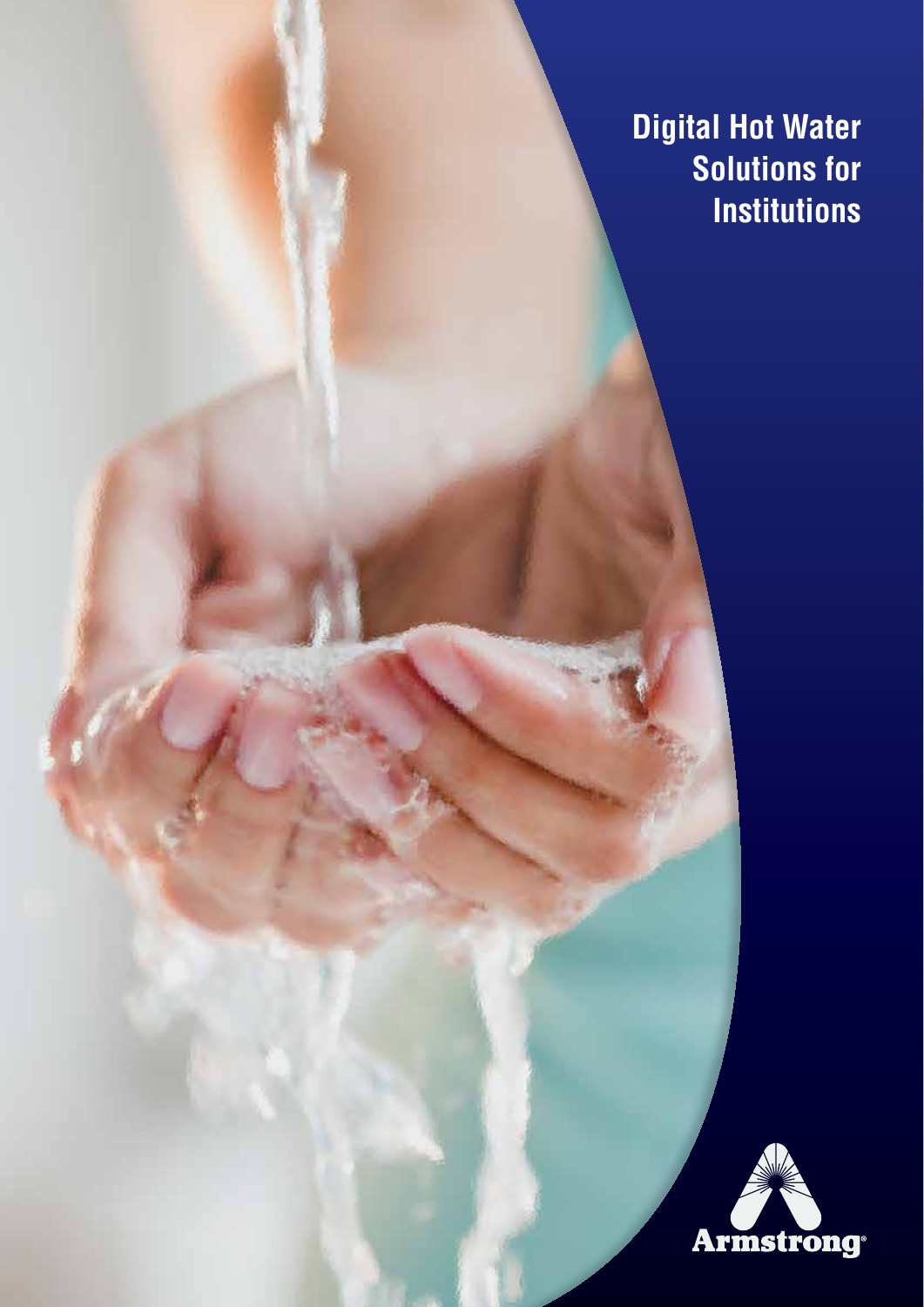# Around-the-Clock Monitoring and Communication





### **The Brain® Digital Mixing Centers:**

- Provide safety and security
- Improve energy efficiency
- Help manage a bacterial control regime
- Communicate with Building Management Systems (BMS) to monitor and record compliance with Legionella control procedures
- Provide accurate and predictable temperature control of large, complex domestic hot water systems
- Are easily retrofitted to any domestic hot water system

*The Brain® can be installed as the final temperature control device before the hot water leaves the plant-room on new installations. The Brain® is also a retrofit to existing problematic hot water systems. Additionally, The Brain® can be utilized as a zonal control to improve circulation and easily manage a thermal disinfection regime.*

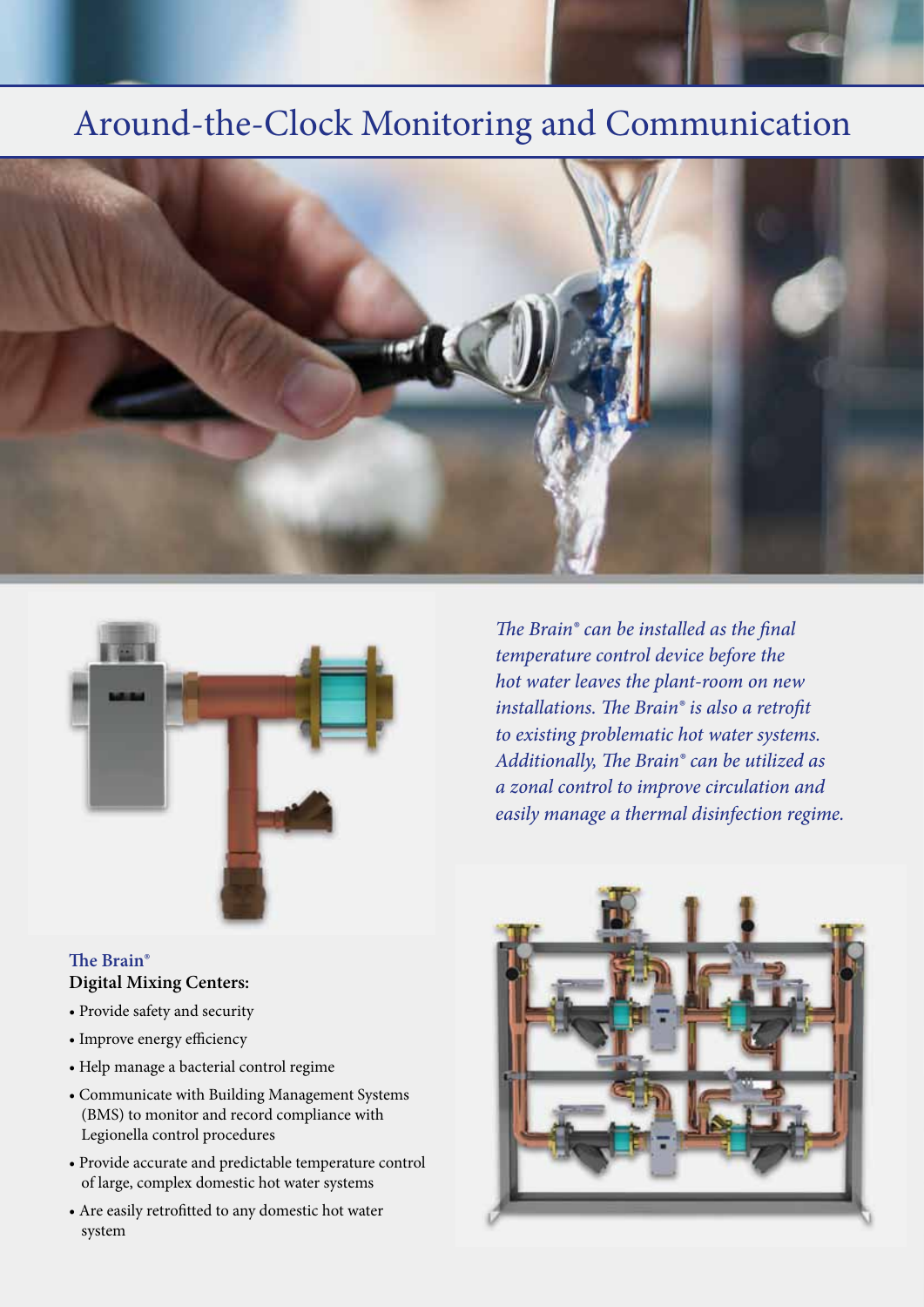# Intelligent Generation and Control Solutions

*Armstrong International manufactures a range of Digital Hot Water Solutions that incorporate all the advantages of The Brain® – Accuracy, Simplicity, and Connectivity.* 

### **Digital-Flo® Water/Water:**

- Delivers blended hot water at +/-1˚C, even at very low flows
- Water is raised above 70˚C, which greatly reduces the risk of Legionella proliferation in the heat exchanger





### **Digital-Flo® Semi-Storage:**

- Delivers blended hot water at  $+/-1$ °C, even at very low flows
- Water in the tank is raised above 70˚C, which greatly reduces the risk of Legionella proliferation in the tank
- Delivers a 25% higher peak flow compared to a standard system with the same size tank
- Enables the use of smaller tanks, thus a reduced footprint
- Energy efficient tanks are insulated with 100mm glass fibre
- Buffer vessel is available in Polywarm coated carbon steel or 316L stainless steel



**armstrong**international.eu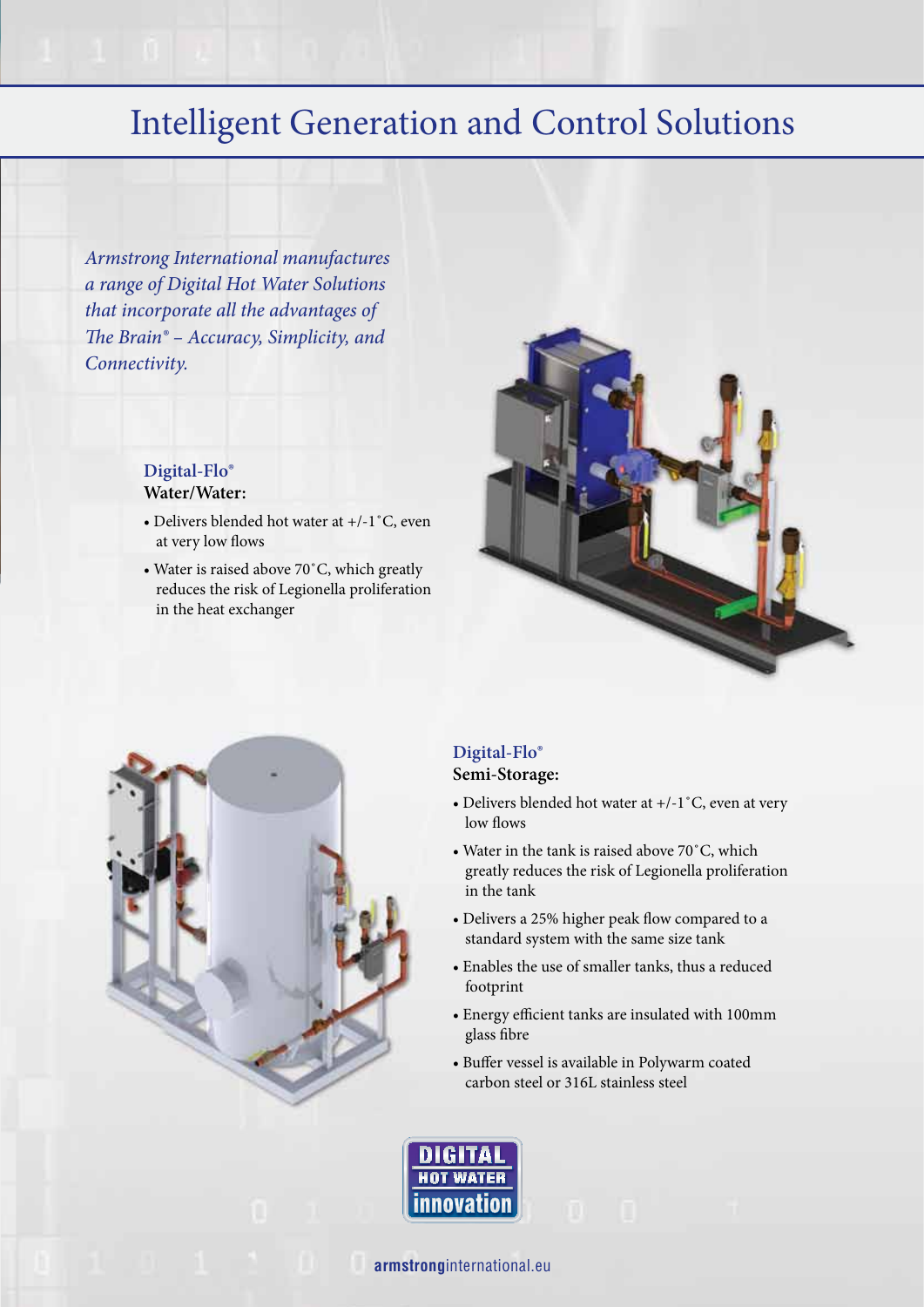# Digital. Hot Water. Innovation.





### **Digital-Flo® Steam/Water:**

- Delivers blended hot water at +/-1˚C, even at very low flows
- Water is raised above 70˚C, which greatly reduces the risk of Legionella proliferation in the heat exchanger
- Constant steam pressure means no condensate pump is required
- Steam instantly shuts off in the event of a high temperature alarm, and The Brain® fails to the cold position



### • Steam-to-water closed-loop heating packages

- Water-to-water closed-loop heating packages
- Full range of accessories available

• Full range of steam accessories available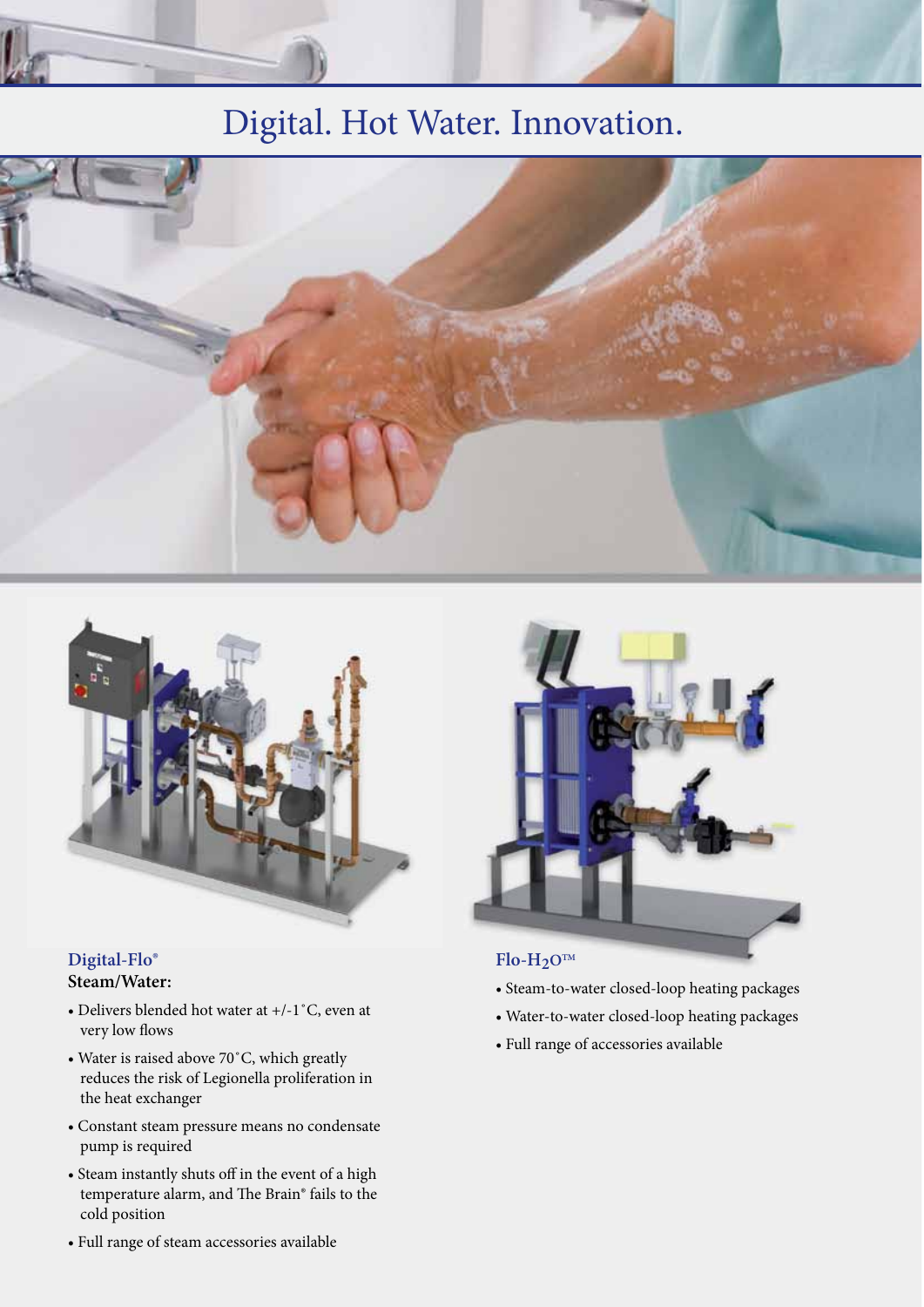## The Smart Choice for Water Temperature Control



*The Brain® is the world's first digital mixing valve, designed to accurately control the hot water temperature of large recirculating domestic hot water systems.*

*And because two Brains are always better than one, Armstrong International offers two sizes - DRV40 and DRV80 - to match system flow requirements.*

#### **Global Acceptance**

• Marriott International has selected The Brain® as its corporate standard domestic hot water temperature control device for all new hotels



#### **Both The Brain® DRV40 and DRV80 – feature:**

- +/- 1˚C Temperature Control at all Draw-Off Rates
- Programmable Upper and Lower Temp Warnings
- Programmable High Temperature Alarm
- Programmable Thermal Disinfection Mode
- Fails Cold on Power Failure and High Temperature Alarm
- Self-Diagnostics with Fault Messaging
- Modbus RTU via RS485 serial port for complete communication with Building Management Systems (BMS)
- 5-year Component Warranty